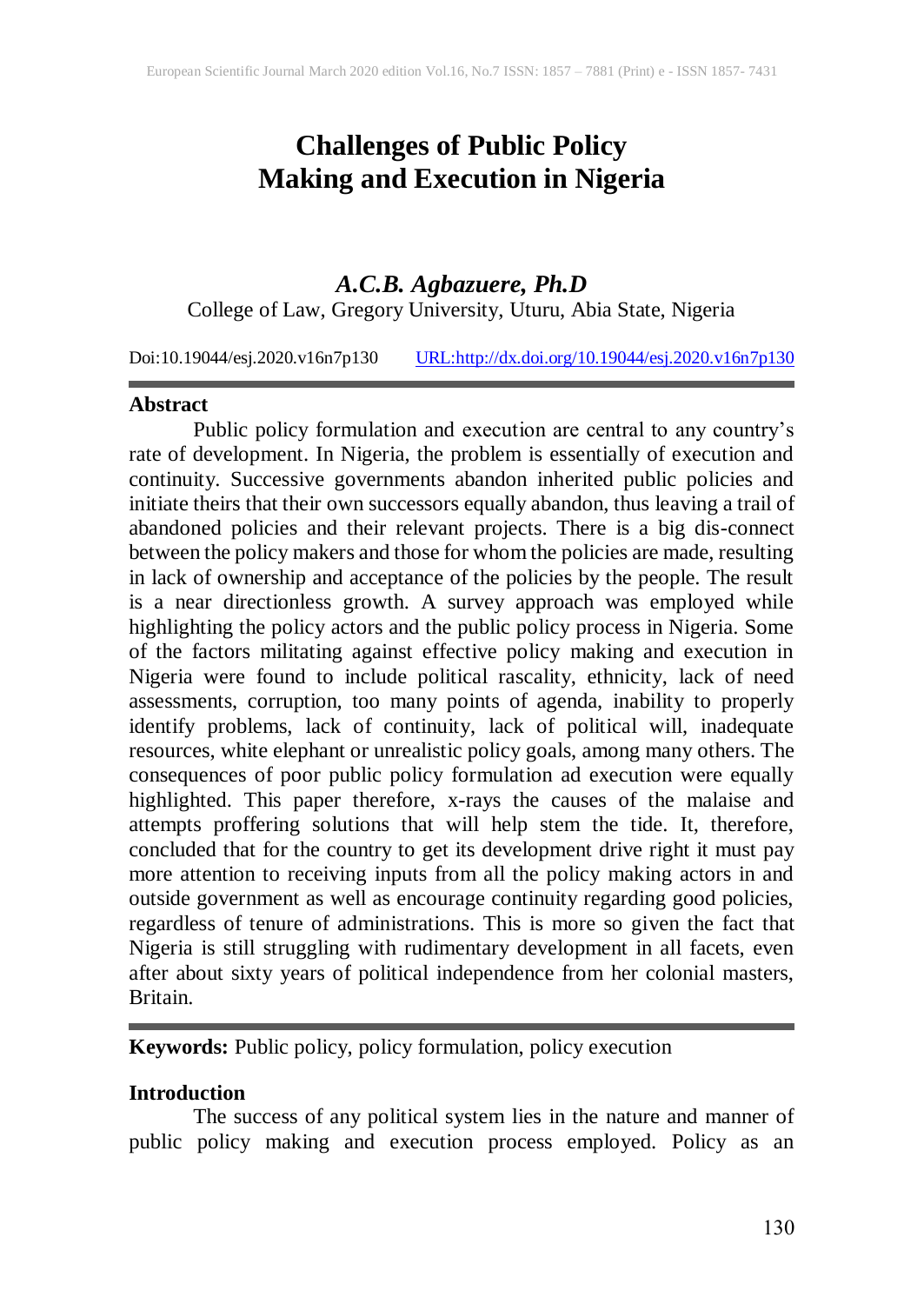instrument of government affects the lives of each person in a state, as it occupies a key position in the success of every administration, whether public, private or not-for-profit making organization.

Public policies are policies and programmes meant to handle particular social problems emanating from the environment (political system). Public policy deals with present and future problems of a society and involves all legitimate means of achieving stated goals and objectives of government, rendering social services to the community by a governmental agency or ministerial department. In a developing country like Nigeria, public policy is very critical since it is the spring-board for channeling development. Public policy is pivotal to translating government intentions to practical actions. This usually involves huge amounts of resources and the need for them to address intended use or issues can never be over-emphasized. However, in Nigeria, the problem is not policy formulation but that of diligent execution of the policies. More often than not public policies are easily made but the issue of proper implementation remains a great question to be answered in the country (Arowolo & Egugbo, 2010).

In Nigeria, the process of policy formulation and execution has been highly politicized. Thus, public policy making in Nigeria is characterized by a multiplicity of governments and governmental agencies, involved in potentially over-lapping and conflicting policy making activities. The complexity of policy making in a federal set up such as ours becomes even more compounded when the system operates in a democratic setting. According to Abdulsalami (in Yakubu & Obasi, 1998) "In such a situation, several of the governments in the Federation may come under the control of different political parties, each with its ideological inclinations and political preferences and values which in turn influence or even determine their developmental objectives and priorities", invariably neglecting the opinions and views of the masses.

Therefore, policy actions can also originate from the citizenry even as they must have government backing to be appropriately called public policies. Some authors also argue that there is a gap between the policy formulators and the people for whom the policies are intended. This has often led to policy failures.

#### **Conceptual Explanations Policy**

Policy, as a concept, has attracted various explanations. Google sees it as a course or principle of action adopted or proposed by an organization or individual. In this wise, Ikelegbe (2006) and others, agreed that some emphasize policy as an action. In this category is Ezeani (2006), who said it is the proposed course of action which government intends to implement in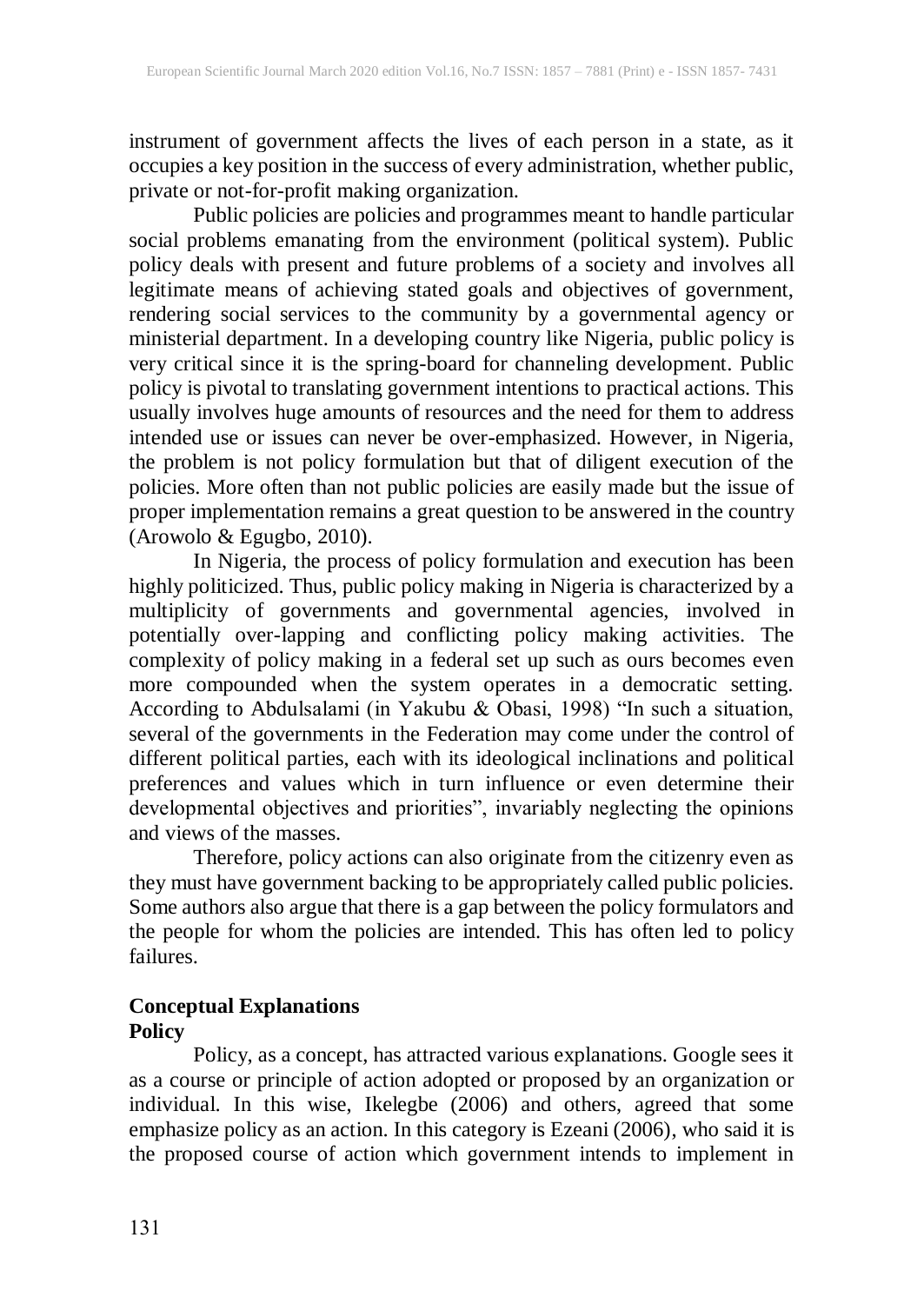respect of a given problem or situation confronting it. Others see it as choice involving multiplicity of options from which the choice is made. Yet, some see it in terms of scope of action. Abdulsalami (in Yakubu & Obasi, 1998), said that a policy refers to hard patterns of resource allocation represented by projects and programmes designed to respond to perceived public problems or challenges requiring government action for their solution. For Dye (1995) it is about why governments do what they do and the difference between what they do and what they fail to do.

#### **Public Policy**

The term public policy has several connotations depending on the context within which it is used and also the person defining it. It is important to state here that, even though there are various definitions of what public policy is, these definitions help us to know the boundaries of public policy rather than conflicting definitions. Though some definitions limit the conception of public policy to what government actually do, others defined it as the intentions of government. Yet some definitions include not only the actions of government but also the inactions of governments (Lasswell and Kaplan, 1970; Sharkansky, 1970; Lowi, 1972; Dror, 1973; Jenkins, 1978; Gordon, 1986; Starling, 1988; Dye, 2004).

Public policy is usually designed to affect a particular targeted population in a geopolitically defined entity. This position is in line with the definition put forward by Dye (2004), that it is whatever government chooses to do or not to do. The implication of this definition is that the citizenry could make demands on the political system (government) on the establishment of industries, but it is the decision of government to either accede to the demand of the citizens or ignore such. .

Public policy has objectives which tell us what we want to achieve with policy and who will be affected by policy. Public policy plans or programs outline the process or the necessary steps to achieve the policy objectives. They tell us how to do it. Dimock, *et al* (1983) argued that it involves prioritizing objectives and choosing the substantive measures to deal with them as well as providing explanation for such choices.

Ikelegbe (2006) posited that public policy "is a course of action and a programme of actions which is chosen from among several alternatives by certain actors in response to certain problems." What this implies is that, policy actors have several alternatives from which they choose. The actors could be the government, private organizations or individuals. Public policy is aimed at solving a particular problem. Hence, we can say that public policy ·'is an action or inaction taken or not to be taken by government, private organizations or individuals" (Arowolo and Egugbo, 2010).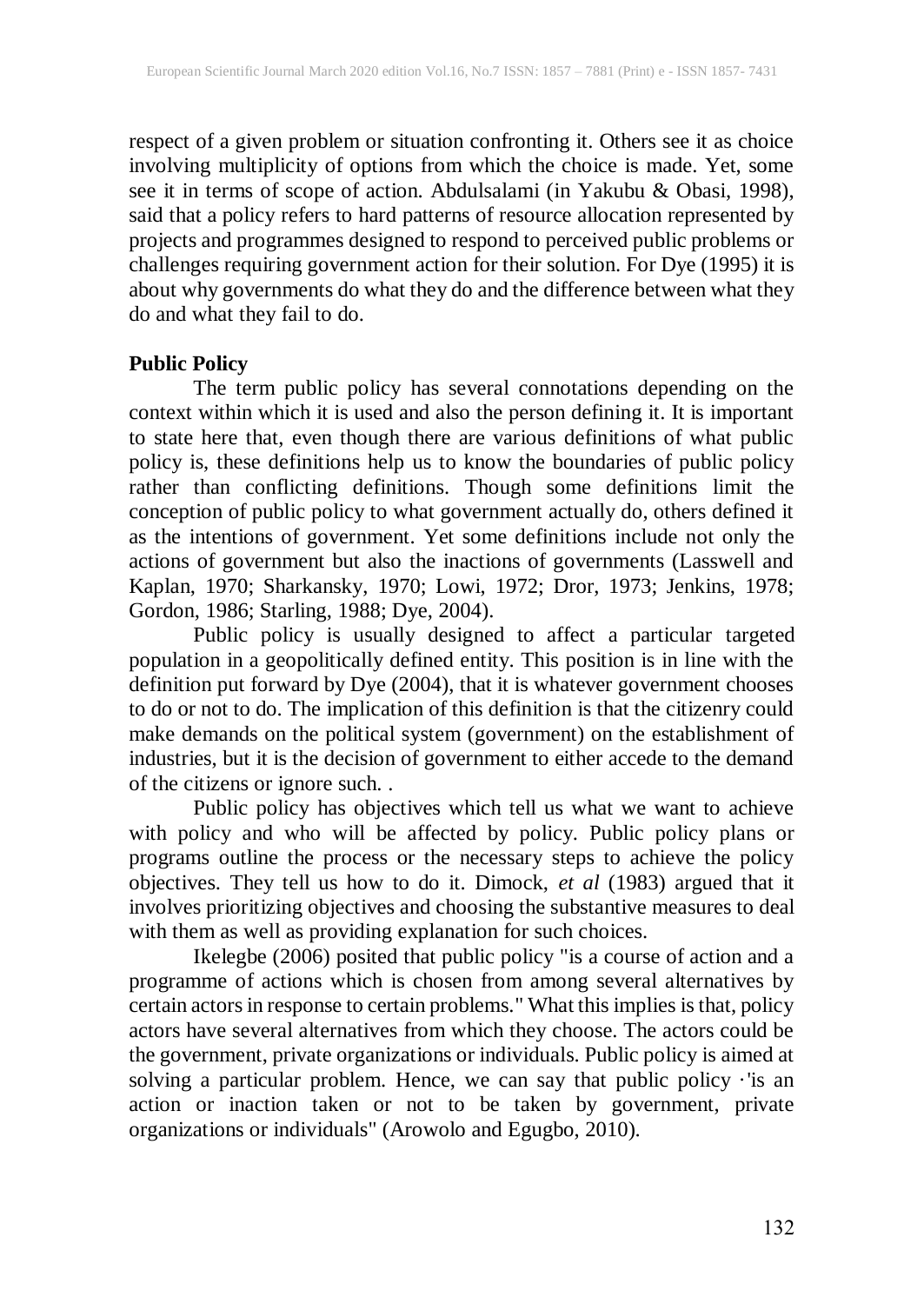### **Public Policy Characteristics**

Public policy has so many characteristics that make it to be unique. Dror (1973) while wisely conceptualizing policy as a guide for action, identifies the following key characteristic of a policy as follows:

- A choice: it is an important choice or a critical or major decision taken by individuals, groups or organizations. This means that there has to be several policy alternatives.
- Policies are proposed courses of actions or projected set of decisions: Policies are prospective or are statements of future actions. Policies state what is going to be done or would be done. It outlines a course of contemplated or desired action in relation to certain desired objects or events in the real world.
- A policy is goal-oriented: It is directed at the attainment of certain end states, or more simply, objectives. A policy has certain purposes or intentions.
- Policies have to do with particular problems or problem area: They are not abstracts, but rather relate to and are actually responses to the challenges and pressures arising from an environment. In fact, often times, policies are designed and targeted at dissolving existing or future problems or satisfying certain needs.
- Action**:** It involves action that requires flexibility in order to cope with changing desires of the people, shaped in consonance with their sociocultural environment*.*

To these Ikelegbe (1994) added that it is a course setting action which *provides the direction, the guide and the way to the achievement of certain goals. It provides the frame within which present and future actions are taken.* From the characteristics of public policy as seen above, one can rightly observe that in most instances, government involves itself in guesswork in the course of trying to formulate certain policies. This could be true because often times governments take decision without empirical data or scientific tools before arriving at certain policy-decisions.

# **Policy Execution**

Execution is the most important stage in public policy making process. It is at this point that policy either fails or succeeds. It is the process of converting human and material inputs, including informational, technical, human, demand and supports into outputs in the form of goods and services (Erninue, 2009). Akindele *et al* (2006) hold that policy implementation is what happens once a law is passed. The implementation process consists of a series of governmental decisions and actions that attempt to turn already determined mandates into reality. This process involves the outputs of public policy, such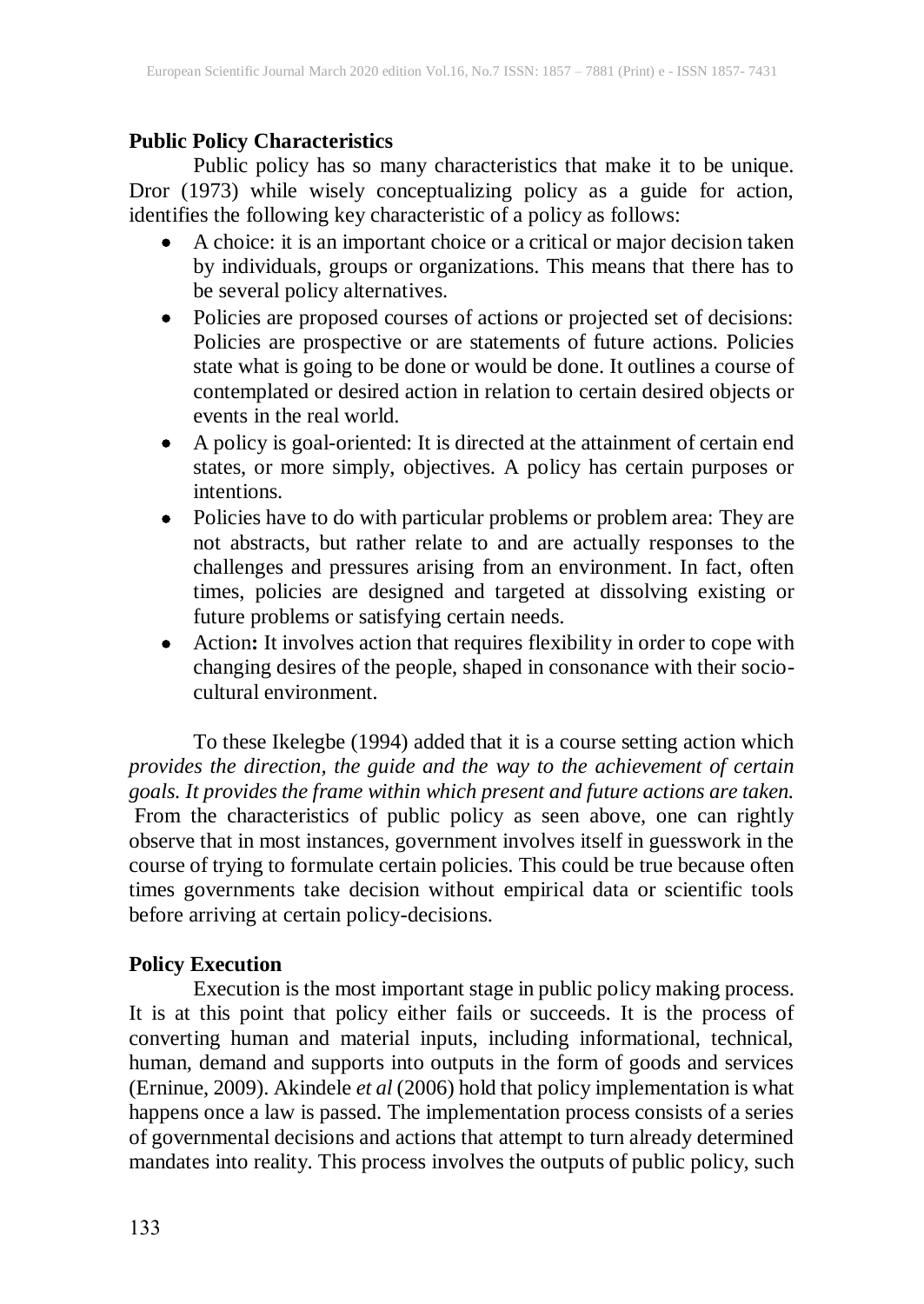as the funding or actual service being delivered. This definition implies that, for there to be effective policy implementation, viable administrative structures must be put in place and there must be political will on the part of the government in power.

Execution or implementation stage in the public policy process is very crucial. This is the point where the intentions of the designers of the policies are often undermined by a constitution of powerful forces of politics and administration. The analysis and assessment of the implementation process is a pre-requisite for a successful public policy execution or implementation.

lkelegbe (2006) observes that implementation involves the committal of funds, the establishment of structures and methods, the hiring of personnel, the administering or executing of activities, and the security of policy goals, services, and other intended outcomes. It involves conversion of human as well as material inputs to realize goods and services.

According to Erninue (2009), policy implementation process is interminably linked by three key concepts: tension, institutionalization and feedback.

- Tension**:** A new policy, which aims at transforming an unpalatable situation into a desired or qualitatively superior state of affairs, necessarily generates tension within and between administrative implementing organizations, the target groups and the environment. For instance, tension may arise within an administrative implementing organization whose personnel lack the necessary skills or following a hostile reaction or reception from the target audience for implementing a policy. The management of its tension will therefore determine the degree of success of policy implementation.
- Institutionalization: The implementation of a new policy is usually expected to lead to institutionalization (thus raising questions regarding the survival of such institutions).
- Feedback**:** In the process of actually implementing a new policy, tensions generated could be fed back to the implementation process in the form of new demands which are subsequently processed and transformed into some policies that, in turn, have to be implemented a process which made Adamolekun (1983) to conclude that "the formulation and implementation of policies are not completely distinct phases of activity." For effective implementation of policies, Anderson (2006) has succinctly delineated processes and has also outlined the internal and external influences that condition policy implementation.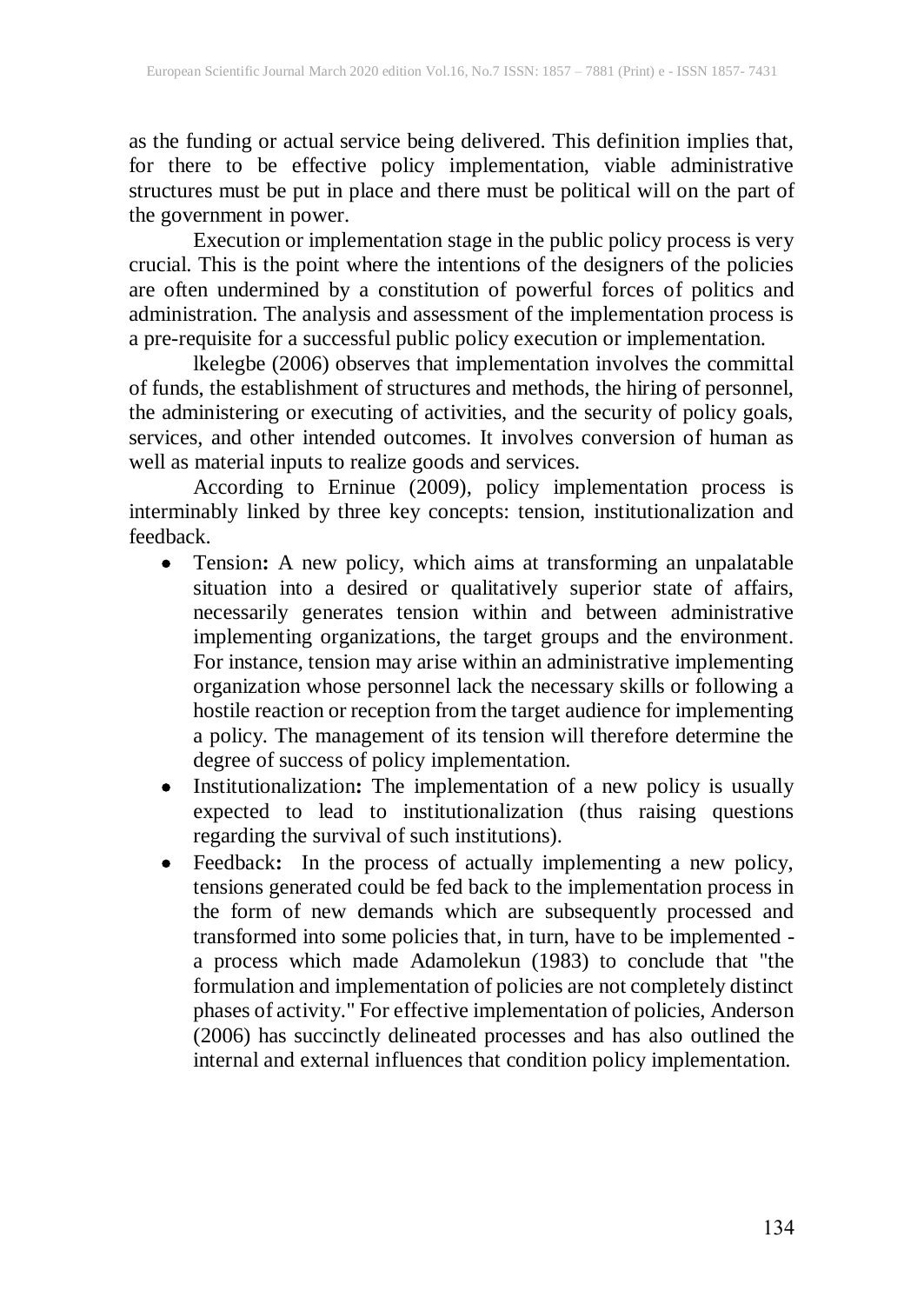# **Public Policy Actors In Nigeria**

The actors in policy making process, according to Ikelegbe (1996), include:

- Governmental Actors the Legislative; the Executive; the Judiciary; and the Bureaucracy
- Non*-*Governmental Actors Political Parties; Pressure/Interest Group; Mass Media, the Citizens among others.

The Legislature: This is a body of representatives of the people. The representatives aggregate the demands of those that they represent and bring same to bear on the direction of government.

The Executive: The executive initiates as well as galvanizes the demands emanating from the legislature into policies. Articulation, formulation and execution of public policies are in the domain of the executive. In a democracy the executive lobbies the legislature to accommodate preferred policy items in the annual budgets.

The Judiciary: Through the constitutionally assigned powers of judicial review the judiciary can examine and determine the constitutionality of legislature, executive and bureaucratic actions and policies. The roles of adjudication, interpretation and review present the judiciary as key actor in policy formulation and execution or implementation.

The Bureaucracy: This is the engine room of any government. It comprises the civil and public services and they provide the needed expertise, skill and competence for public policy formulation and execution in the polity.

Political Parties: Political parties champion the interest of their members. Interests of political parties, especially when they are in power, are usually aggregated and translated into public policies. During electioneering campaigns they make promises which they often try to actualize through policies they enact and pursue. The electorate usually judges the ruling political parties by their ability or inability to follow their campaign promises with concrete policies to address such promises.

Interest Groups: Commonality of interests brings people together and they tend to pursue such interests. Interest groups differ from political parties in that they do not seek to form governments. They only exist to make demands on the government with a view to addressing their peculiar challenges. They exert a lot of influence on the policy process.

The Citizenry: Payment of taxes and levies, obedience to laws and performance of civic duties are responsibilities of the citizens. They can freely perform these or with-hold their compliance, depending on their acceptance or rejection of the government policies. That way, governments try to carry them along in public policy formulation and execution, at least to avoid distractive protests capable of even providing environment for rival forces to topple existing governments.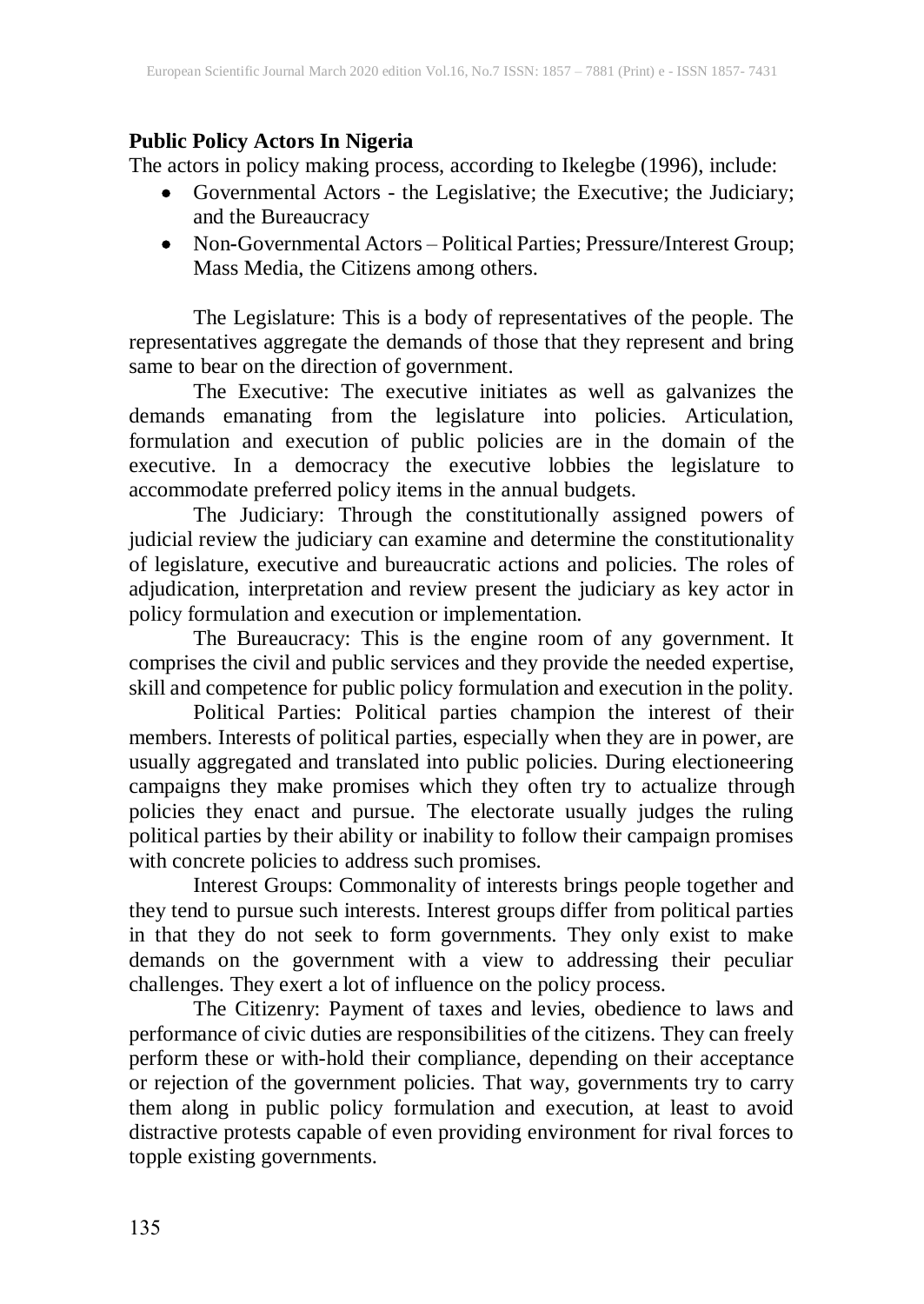### **Public Policy Making And Execution In Nigeria**

Following the amalgamation of the north and south protectorates in 1914 by the British governor general, Lord Fredrick Lugard, Nigeria came into existence. However, it was not until 1960 that Nigeria became an independent country. Through the years policies have not been in short supply. What has been lacking is adequate execution of relevant policies. Those that are initiated by a regime are often quickly aborted by successive governments that feel their predecessors will take the credit for good policies that they inherit and complete or pursue.

In a developing country like Nigeria, public policy is very critical since it is the spring-board for channeling development. It is very clear from records that Nigeria over the years has initiated well- articulated developmental, economic and social policies, intended to launch the country on the path of meaningful national development. However, more often than not, public policies are easily made but the issue of proper implementation remains a great question to be answered.

Certainly, in Nigeria, implementation is generally a function of administration and politics in co-operation with the people (citizenry). But the problems, according to Ezeani (2006),

> are that little attention is given to the subject of policy implementation by policy decision makers in Nigeria. There is *a disconnection of the masses in* policy formulation and implementation in *Nigeria*, and this has caused *the* country a very serious problem that policy miscarriage or abortion is always reoccurring. *Consequently*, this has caused untold hardship on the citizenry since service delivery has been in the shape of comatose.

The stratum nature of the society, Adamolekun (1983) contended,

has also worsened the situation because of differential in class struggle among the elites themselves. Today in Nigeria, the differential is hinged on inter and intra-party rivalry, ethnicity, religion, regionalism among others. There has been a missinglink between the elites who are policy makers and the masses that are at the receiving end of any poorly formulated and implemented policy.

Furthermore, in Nigeria, the masses (public) are hardly consulted and mobilized with proper education on public policies. Their inputs are scarcely respected through consultative and mass participatory governance. Policy continuity is a challenge even with the high frequency of change in administrations. Scrapping of past policies by incumbent governments has become a norm or tradition in Nigeria. There is no nexus connecting former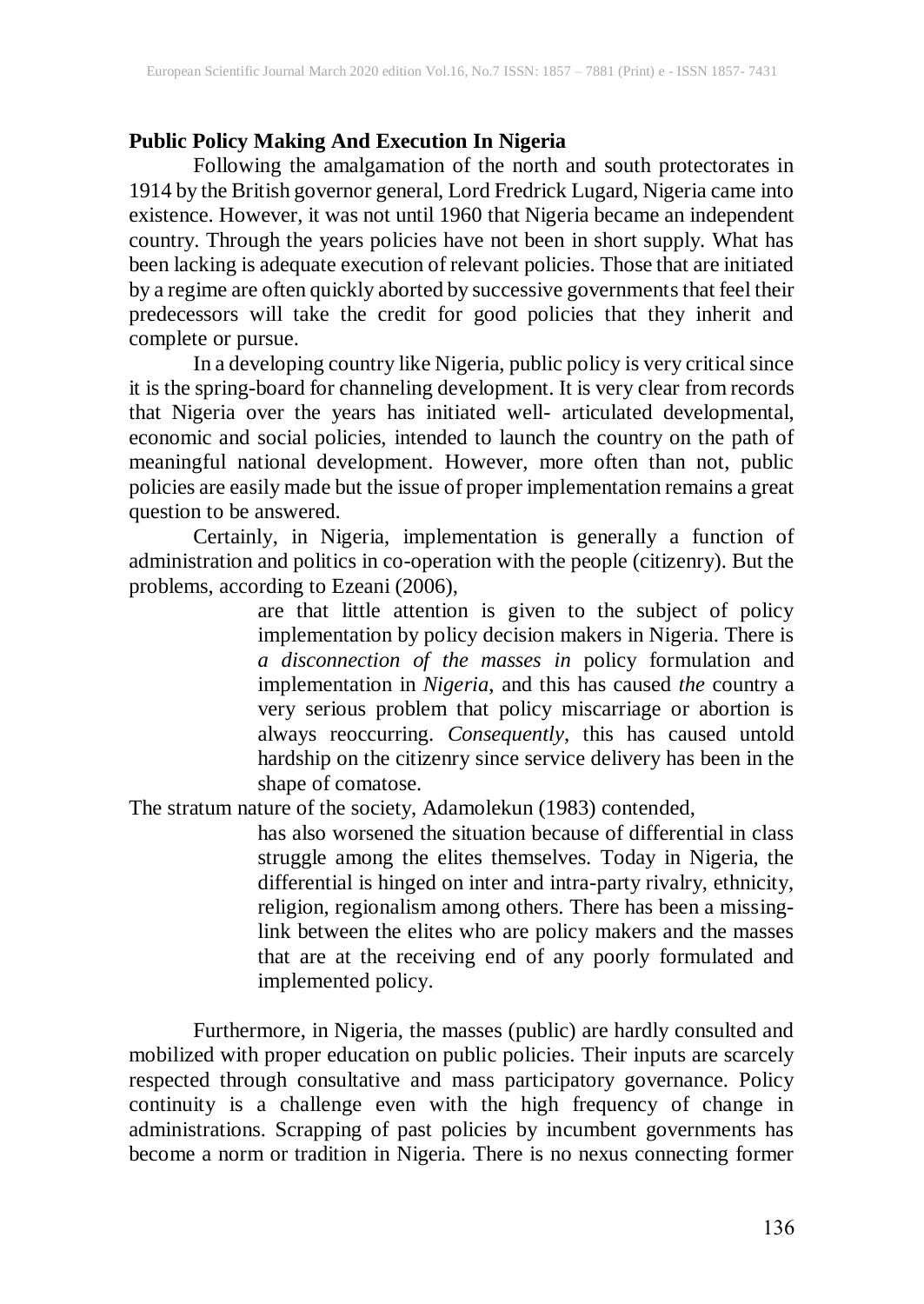policies to present ones. This unhealthy state of politics in policy making and execution in Nigeria remains detrimental to her developmental drive. For instance, Greene Eleagu (2019) observed that in the agriculture sector alone, there were no fewer than seven policies between 1976 and 2001 addressing the same issue of poverty alleviation or eradication. These policies were only renamed in most cases.

> They included Operation Feed the Nation (OFN) in 1976, Free and Compulsory Primary Education (FCPE) in 1977, Green Revolution in 1980. Others include the establishment of the People's Bank of Nigeria (PBN), Community Development Bank (CDB), Nigeria Agricultural Co-operative and Rural Development Bank, Family Economic Advancement Programme (FEAP), among others. However, many of these programmes failed because of corruption, lack of continuity, improper implementation, poor supervision, etc. (Okoye and Onyeukwu, 2007, Quoted in Eleagu, 2019).

### **Factors Militating Against Effective Policy Execution in Nigeria**

There are factors militating against effective policy making and implementation in Nigeria. These factors include:

- Political rascality
- Ethnicity
- Lack of need assessments
- Corruption
- Religion
- Too many points of agenda
- Inability to properly identify problems
- Lack of continuity
- Lack of political will
- Inadequate resources
- White elephant or unrealistic policy goals.
- Lack of clarity in policy definition
- Weak democratic values and institutions
- Lack of good governance
- Lack of popular commitment
- Lack of input from the people
- Paucity of data
- Policy instability
- Lack of thoroughness in policy execution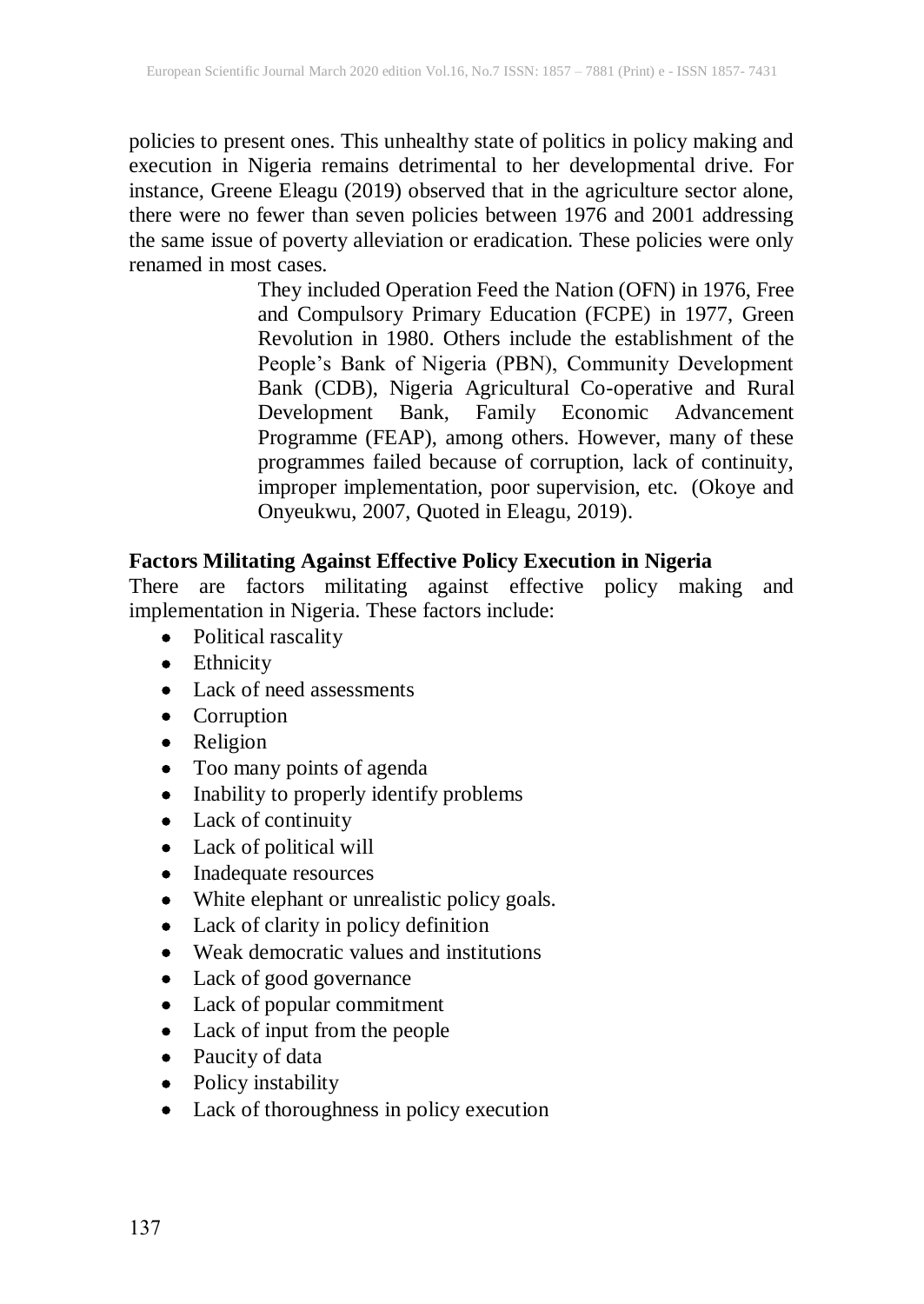# **Problems Of Public Policy Failure In Nigeria**

The unhealthy nature and manner of policy making and implementation in Nigeria have led to the failure of many policies in actualizing their predetermined goals and targets. Policy failure gives birth to so many catastrophic consequences. Samson & Stanley (2014) identified some of these consequences to include:

- 1. Underdevelopment**:** Any country that is underdeveloped cannot feed her citizens neither provide jobs for all. When citizens are well to do they will in turn be productive in the country by contributing their quota to its growth and development. What the country gives her citizens shows to a large extent the state of her development. Suffice to say that the state of any economy directly reflects in the life style of her citizens.
- 2. Less patriotism by citizens**:** These days a lot of persons are no longer interested in the things that happen in Nigeria due to lots of failure in policy implementation.
- 3. Non-improvement on human capital: Public policies, besides solving the problems of the people, are also meant to improve on the human resources of the society. It is human capital that is the fulcrum and lever of nations. Public policy failures hinder the development and improvement of human capital.
- 4. Waste of resources**:** Public policy failures are waste of human and materials resources that were put into it during and after formulation. The entire process of public policies is no mean task. If the policies fail to achieve its desired results, then the colossal human and material resources put in from formulation to the implementation stages are wasted. The resources could have been devoted to other areas which need more attention in the country. It is the people's resources or commonwealth that are used in making and implementing policies.

### **Measures to Improve Public Policy Execution in Nigeria**

- Target Beneficiaries: It can be said that no single government policy plan is sufficient to meet the needs of the people. It is good to target a specific group for a better policy implementation. The target group should be involved at the formulation stage in order for them to contribute in what affect(s) their lives. This will also give them a sense of belonging and commitment.
- Interaction and Communication between Government and the other Organizations*:* Adequate attention should be given the nongovernmental organizations, professional bodies, organized private sector and the civil society groups in the policy process*.*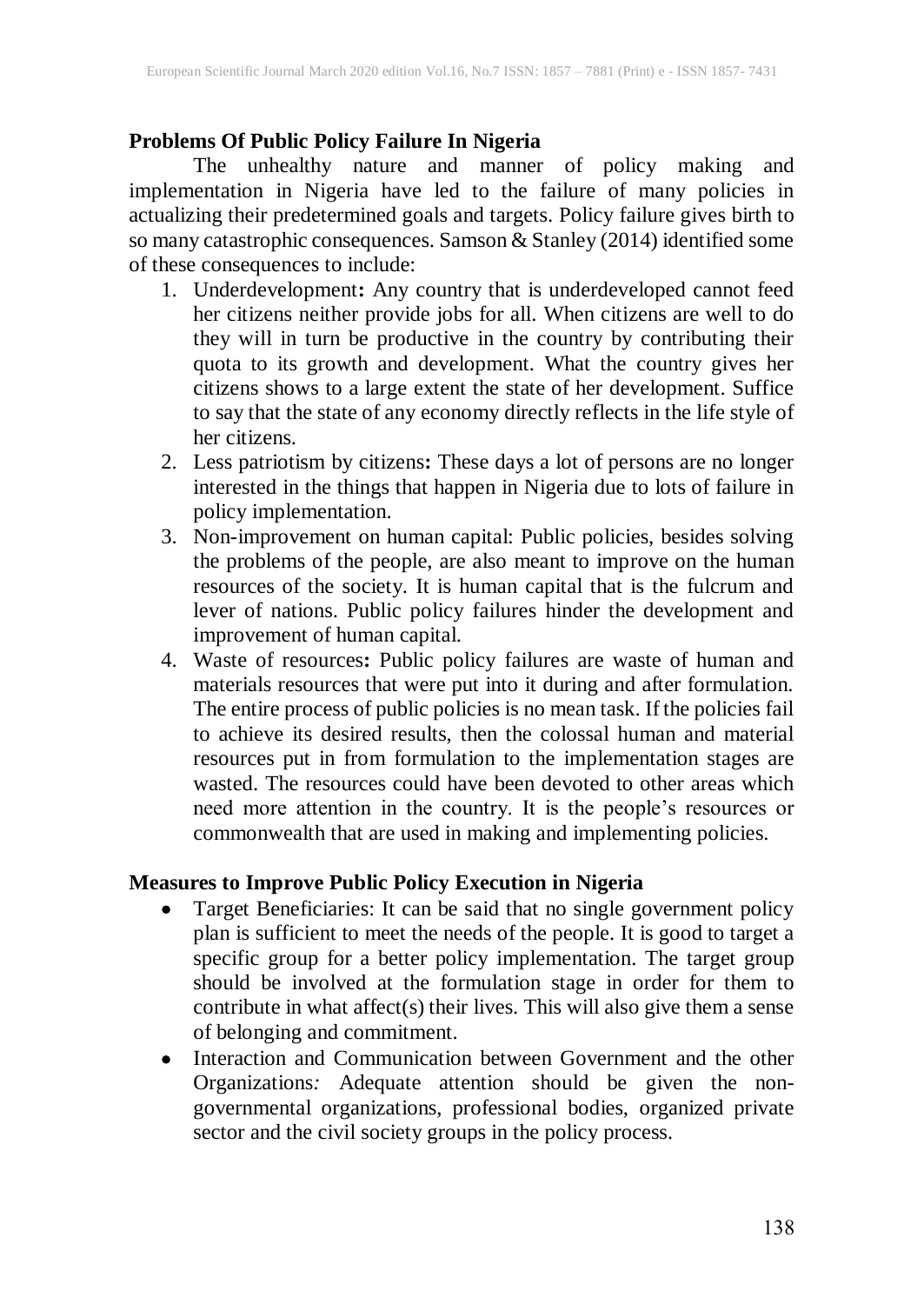- Monitoring of Project: There should be provision for adequate monitoring of projects, to stop the problem of abandoned projects and to ensure the realization of policy goals.
- Adequate Resources: Adequate material and human resources needed to implement the policy should be provided.
- Effective Communication: There must be effective communication between the target beneficiaries and the implementers of policy programs.
- Encourage the Culture of Continuity: The culture of discontinuity of policies should be discouraged. The national and state assemblies should enact laws that will guarantee continuity of policies made to enhance growth and development. There should be continuity in policy, except when the policy is found not to be useful to the people.
- Substantial Effort and Continuity of Efforts: Policy implementation will not automatically follow from policy decisions but needs to be treated as a positive purposive process in it. Consequently, substantial effort is required to follow policy from intention to action; and the resources needed for adequate implementation of relevant policies needs to be provided to realize policy objectives.

### **Conclusion**

Nigeria's challenge is more of policy execution than of policy formulation. This situation is caused by many factors among which are conflicting interests and so policies need to be properly formulated and must as well be properly monitored so as to avoid failures (Samson & Stanley, 2014). This is because success of any government or administration depends largely on formulation and execution of good public policies. Therefore, for public policy formulation and implementation in the country to be successful, we need to look at public policy as an issue which concerns not only the elite but also the masses in order to fill the gaps or missing-links in the structure of public policy formulation and execution in Nigeria.

# **References:**

- 1. Abdulsalami I. (2004). *Activities and actors involved in public policy making and implementation.* Faculty of Administration ABU Zaria*.*
- 2. Adamolekun, L. (1983). *Public administration: A Nigerian and comparative perspective*. New York: Longman Inc.
- 3. Akindele, S. T., Olaopa, O. R., Asaolu, T. O., and Oladele, P. 0. (2006). Public policy making at the Local Government Level. In Aborisade, O, and Aransi, I.O. (Eds.). *State and Local Government in Nigeria: The changing scene.* U.S.A: Catawba Publishing Company.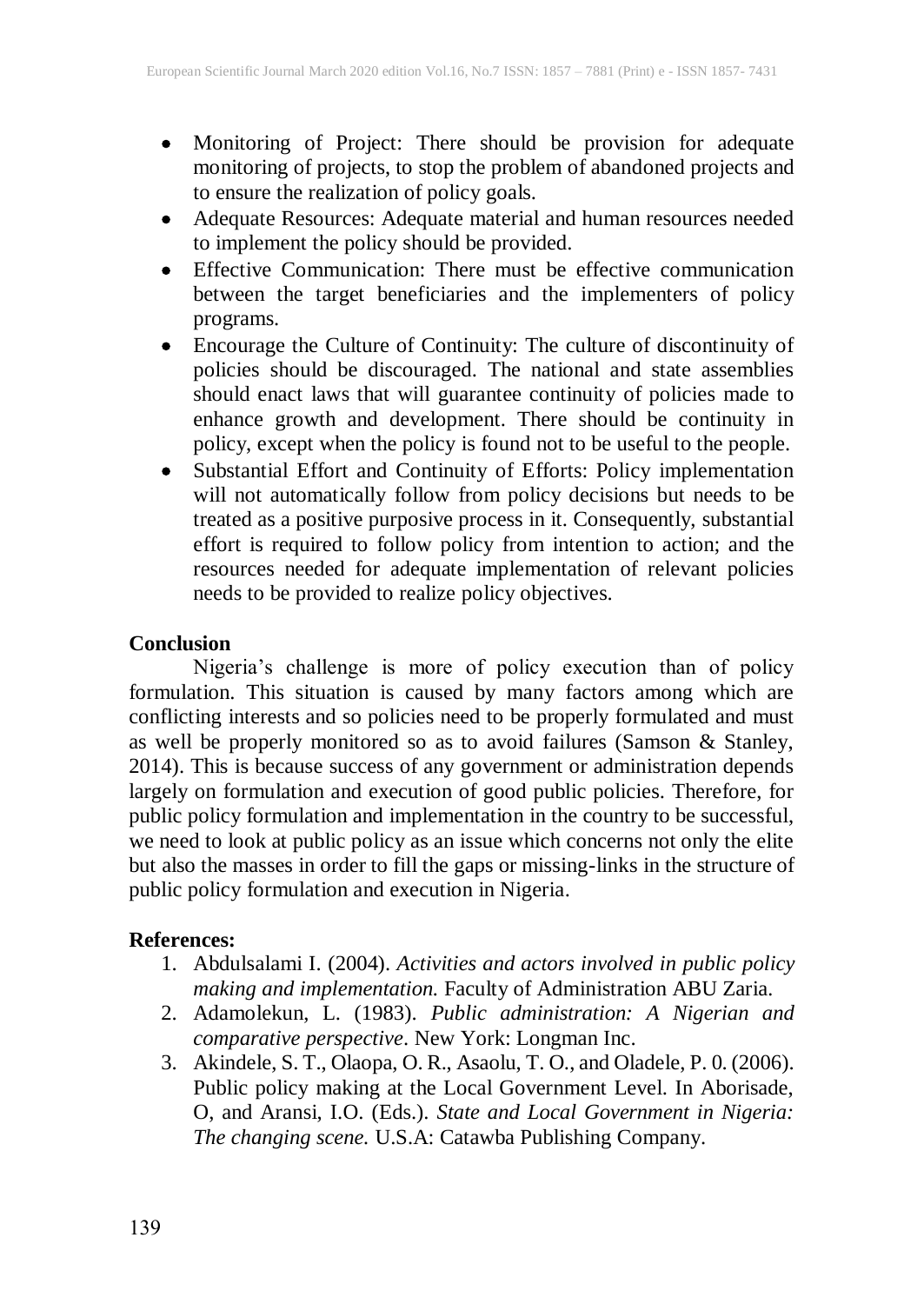- 4. Akpa, A. (2008). *Public finance and budgeting: Issues, imperatives and challenges from Nigerian Perspective.* Ibadan: Spectrum Books Limited.
- 5. Anderson, J. (2006). *Public policy making: An introduction*. United States: Houghton Mifflin Company.
- 6. Arowolo, D. and Egugbo, C. (20 I 0). Public policy analysis. In Agagu, A.A, Arowolo, L.A. and Lawai, T. *Public administration in Nigeria.* Ondo: Alabi-Eyo and Co. Ltd.
- 7. Barrett, S. and Fudge, C. (1981). Examining the policy-action relationship in Barrett, S. and Fudge, C. (eds). *Policy and action: essays on the implementation of public policy.* London and New York.
- 8. Chandler, R.C. Plano, J.C. (1988). *The public administration dictionary*. England: ABC – CLIO
- 9. Cochran, C. L (2015). *Public Policy: perspectives and choices, 3rd Ed*. USA: Lynne Rienner Publishers 1800 30th Street, Ste. 314 Boulder, CO 80301 USA
- 10. Dahl, R. (1967). *Pluralist democracy in the United States*. Chicago: Rand McNally.
- 11. Dimock, M (1983). *Public administration.* New York: Saunders College Publishing
- 12. Dlakwa, H. (2009). *Concepts and models in public policy formulation and analysis*. Maiduguri: Pyla-mark services Ltd
- 13. Dror, Y. (1971). *Design for policy sciences.* New York: Elsevier.
- 14. Dye, T. R. (1995). *Understanding Public Policy (8th Ed).* New Jersey: Prentice Hall
- 15. Dye, T. (2004). *Understanding public policy (10th Ed.).* New Delhi: Pearson Education.
- 16. Eleagu, Greene Ifeanyichukwu (2019). Poverty Eradication Nigeria: A Focus on National Poverty Eradication Programme in Abia State, 2001-2013, https://eujournal.org
- 17. Egonmwan, J. A. (1991). *Public policy analysis: Concept and applications*. Benin City: M. O.Aka& Sons.
- 18. Egonmwan, J. (1991). *Public policy analysis: concepts and applications*. Benin City: SMO Aka and Brothers Public Policy and Administration Research. Retrieved from- www.iiste.org ISSN 2224- 5731(Paper) ISSN 2225-0972(Online) Vol.3, No.6, 2013 64 Press
- 19. Eminue, 0. (2009*). Public policy analysis and decision-making.* Lagos, Concept Publication Limited.
- 20. Ezeani, E. O. (2006). *Fundamentals of public administration.* Enugu: Snaap Press Ltd
- 21. Gordon, G. J. (1986). *Public administration in America*. New York: St. Martin's Press.